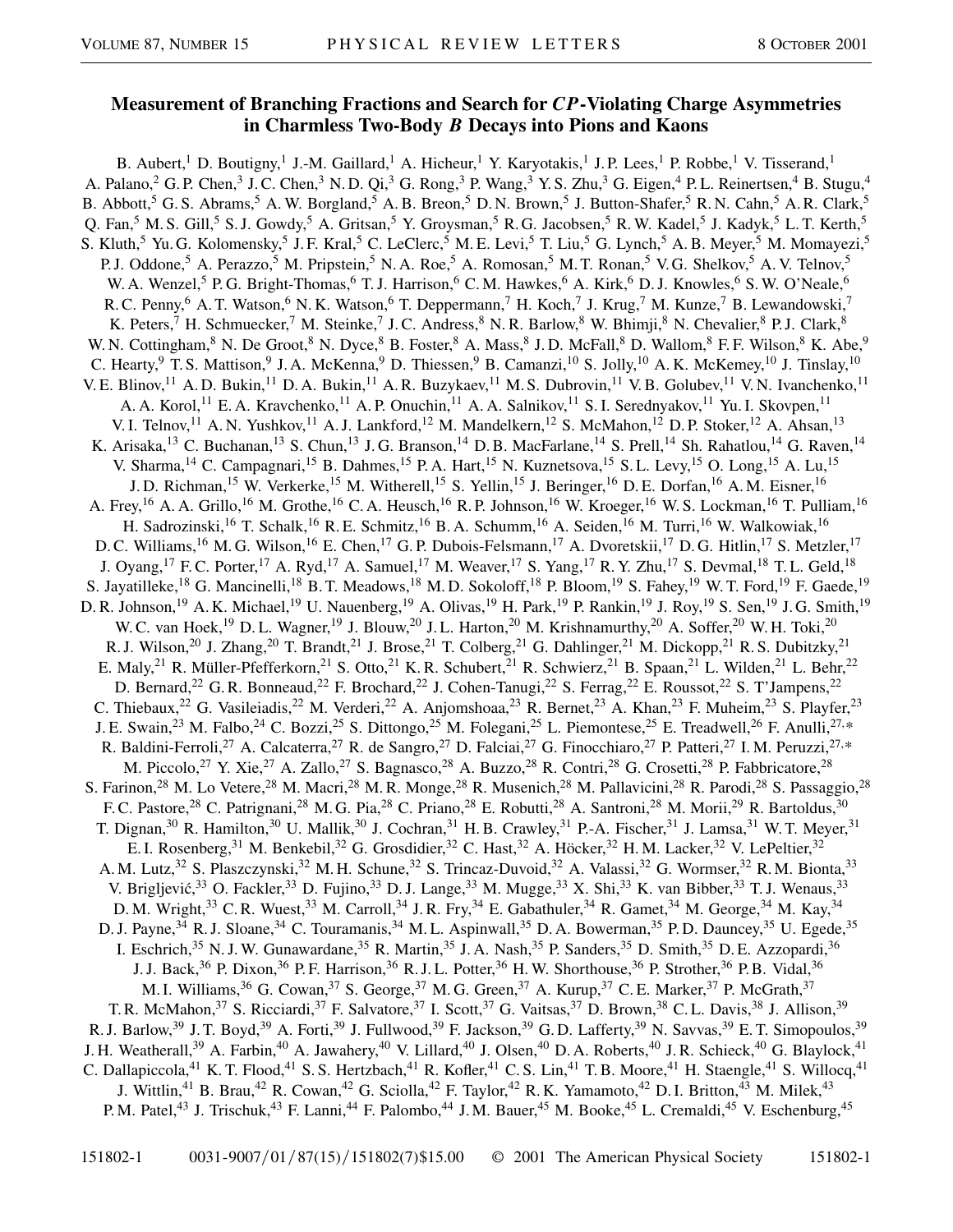R. Kroeger,<sup>45</sup> J. Reidy,<sup>45</sup> D. A. Sanders,<sup>45</sup> D. J. Summers,<sup>45</sup> J. P. Martin,<sup>46</sup> J. Y. Nief,<sup>46</sup> R. Seitz,<sup>46</sup> P. Taras,<sup>46</sup> V. Zacek,<sup>46</sup> H. Nicholson,<sup>47</sup> C. S. Sutton,<sup>47</sup> C. Cartaro,<sup>48</sup> N. Cavallo,<sup>48,†</sup> G. De Nardo,<sup>48</sup> F. Fabozzi,<sup>48</sup> C. Gatto,<sup>48</sup> L. Lista,<sup>48</sup> P. Paolucci,<sup>48</sup> D. Piccolo,<sup>48</sup> C. Sciacca,<sup>48</sup> J. M. LoSecco,<sup>49</sup> J. R. G. Alsmiller,<sup>50</sup> T. A. Gabriel,<sup>50</sup> T. Handler,<sup>50</sup> J. Brau,<sup>51</sup> R. Frey,<sup>51</sup> M. Iwasaki,<sup>51</sup> N. B. Sinev,<sup>51</sup> D. Strom,<sup>51</sup> F. Colecchia,<sup>52</sup> F. Dal Corso,<sup>52</sup> A. Dorigo,<sup>52</sup> F. Galeazzi,<sup>52</sup> M. Margoni,<sup>52</sup> G. Michelon,<sup>52</sup> M. Morandin,<sup>52</sup> M. Posocco,<sup>52</sup> M. Rotondo,<sup>52</sup> F. Simonetto,<sup>52</sup> R. Stroili,<sup>52</sup> E. Torassa,<sup>52</sup> C. Voci,<sup>52</sup> M. Benayoun,<sup>53</sup> H. Briand,<sup>53</sup> J. Chauveau,<sup>53</sup> P. David,<sup>53</sup> C. De la Vaissière,<sup>53</sup> L. Del Buono,<sup>53</sup> O. Hamon,<sup>53</sup> F. Le Diberder,<sup>53</sup> Ph. Leruste,<sup>53</sup> J. Lory,<sup>53</sup> L. Roos,<sup>53</sup> J. Stark,<sup>53</sup> S. Versillé,<sup>53</sup> P. F. Manfredi,<sup>54</sup> V. Re,<sup>54</sup> V. Speziali,<sup>54</sup> E. D. Frank,<sup>55</sup> L. Gladney,<sup>55</sup> Q. H. Guo,<sup>55</sup> J. H. Panetta,<sup>55</sup> C. Angelini,<sup>56</sup> G. Batignani,<sup>56</sup> S. Bettarini,<sup>56</sup> M. Bondioli,<sup>56</sup> M. Carpinelli,<sup>56</sup> F. Forti,<sup>56</sup> M. A. Giorgi,<sup>56</sup> A. Lusiani,<sup>56</sup> F. Martinez-Vidal,<sup>56</sup> M. Morganti,<sup>56</sup> N. Neri,<sup>56</sup> E. Paoloni,<sup>56</sup> M. A. Giorgi,<sup>56</sup> A. Lusiani,<sup>56</sup> F. Martinez-Vidal,<sup>56</sup> M. Morganti,<sup>56</sup> N. Neri,<sup>56</sup> M. Rama,<sup>56</sup> G. Rizzo,<sup>56</sup> F. Sandrelli,<sup>56</sup> G. Simi,<sup>56</sup> G. Triggiani,<sup>56</sup> J. Walsh,<sup>56</sup> M. Haire,<sup>57</sup> D. Judd,<sup>57</sup> K. Paick,<sup>57</sup> L. Turnbull,<sup>57</sup> D. E. Wagoner,<sup>57</sup> J. Albert,<sup>58</sup> C. Bula,<sup>58</sup> C. Lu,<sup>58</sup> K. T. McDonald,<sup>58</sup> V. Miftakov,<sup>58</sup> S. F. Schaffner,<sup>58</sup> A. J. S. Smith,<sup>58</sup> A. Tumanov,<sup>58</sup> E. W. Varnes,<sup>58</sup> G. Cavoto,<sup>59</sup> D. del Re,<sup>59</sup> R. Faccini,<sup>14,59</sup> F. Ferrarotto,<sup>59</sup> F. Ferroni,<sup>59</sup> K. Fratini,<sup>59</sup> E. Lamanna,<sup>59</sup> E. Leonardi,<sup>59</sup> M. A. Mazzoni,<sup>59</sup> S. Morganti,<sup>59</sup> M. Pierini,<sup>59</sup> G. Piredda,<sup>59</sup> F. Safai Tehrani,<sup>59</sup> M. Serra,<sup>59</sup> C. Voena,<sup>59</sup> S. Christ,<sup>60</sup> R. Waldi,<sup>60</sup> T. Adye,<sup>61</sup> B. Franek,<sup>61</sup> N. I. Geddes,<sup>61</sup> G. P. Gopal,<sup>61</sup> S. M. Xella,<sup>61</sup> R. Aleksan,<sup>62</sup> G. De Domenico,<sup>62</sup> S. Emery,<sup>62</sup> A. Gaidot,<sup>62</sup> S. F. Ganzhur,<sup>62</sup> P.-F. Giraud,<sup>62</sup> G. Hamel de Monchenault,<sup>62</sup> W. Kozanecki,<sup>62</sup> M. Langer,<sup>62</sup> G. W. London,<sup>62</sup> B. Mayer,<sup>62</sup> B. Serfass,<sup>62</sup> G. Vasseur,<sup>62</sup> C. Yeche,<sup>62</sup> M. Zito,<sup>62</sup> N. Copty,<sup>63</sup> M. V. Purohit,<sup>63</sup> H. Singh,<sup>63</sup> F. X. Yumiceva,<sup>63</sup> I. Adam,<sup>64</sup> P. L. Anthony,<sup>64</sup> D. Aston, <sup>64</sup> K. Baird, <sup>64</sup> E. Bloom, <sup>64</sup> A. M. Boyarski, <sup>64</sup> F. Bulos, <sup>64</sup> G. Calderini, <sup>64</sup> R. Claus, <sup>64</sup> M. R. Convery, <sup>64</sup> D. P. Coupal,<sup>64</sup> D. H. Coward,<sup>64</sup> J. Dorfan,<sup>64</sup> M. Doser,<sup>64</sup> W. Dunwoodie,<sup>64</sup> R. C. Field,<sup>64</sup> T. Glanzman,<sup>64</sup> G. L. Godfrey,<sup>64</sup> P. Grosso,<sup>64</sup> T. Himel,<sup>64</sup> M. E. Huffer,<sup>64</sup> W. R. Innes,<sup>64</sup> C. P. Jessop,<sup>64</sup> M. H. Kelsey,<sup>64</sup> P. Kim,<sup>64</sup> M. L. Kocian, <sup>64</sup> U. Langenegger, <sup>64</sup> D. W. G. S. Leith, <sup>64</sup> S. Luitz, <sup>64</sup> V. Luth, <sup>64</sup> H. L. Lynch, <sup>64</sup> G. Manzin, <sup>64</sup> H. Marsiske,<sup>64</sup> S. Menke,<sup>64</sup> R. Messner,<sup>64</sup> K. C. Moffeit,<sup>64</sup> R. Mount,<sup>64</sup> D. R. Muller,<sup>64</sup> C. P. O'Grady,<sup>64</sup> S. Petrak,<sup>64</sup> H. Quinn,<sup>64</sup> B. N. Ratcliff,<sup>64</sup> S. H. Robertson,<sup>64</sup> L. S. Rochester,<sup>64</sup> A. Roodman,<sup>64</sup> T. Schietinger,<sup>64</sup> R. H. Schindler,<sup>64</sup> J. Schwiening,<sup>64</sup> V. V. Serbo,<sup>64</sup> A. Snyder,<sup>64</sup> A. Soha,<sup>64</sup> S. M. Spanier,<sup>64</sup> A. Stahl,<sup>64</sup> J. Stelzer,<sup>64</sup> D. Su,<sup>64</sup> M. K. Sullivan, <sup>64</sup> M. Talby, <sup>64</sup> H. A. Tanaka, <sup>64</sup> A. Trunov, <sup>64</sup> J. Va'vra, <sup>64</sup> S. R. Wagner, <sup>64</sup> A. J. R. Weinstein, <sup>64</sup> W. J. Wisniewski,<sup>64</sup> C.C. Young,<sup>64</sup> P. R. Burchat,<sup>65</sup> C. H. Cheng,<sup>65</sup> D. Kirkby,<sup>65</sup> T. I. Meyer,<sup>65</sup> C. Roat,<sup>65</sup> R. Henderson,<sup>66</sup> W. Bugg,<sup>67</sup> H. Cohn,<sup>67</sup> E. Hart,<sup>67</sup> A. W. Weidemann,<sup>67</sup> T. Benninger,<sup>68</sup> J. M. Izen,<sup>68</sup> I. Kitayama,<sup>68</sup> X. C. Lou,<sup>68</sup> M. Turcotte,<sup>68</sup> F. Bianchi,<sup>69</sup> M. Bona,<sup>69</sup> B. Di Girolamo,<sup>69</sup> D. Gamba,<sup>69</sup> A. Smol,<sup>69</sup> D. Zanin,<sup>69</sup> L. Bosisio,<sup>70</sup> G. Della Ricca,<sup>70</sup> L. Lanceri,<sup>70</sup> A. Pompili,<sup>70</sup> P. Poropat,<sup>70</sup> M. Prest,<sup>70</sup> E. Vallazza,<sup>70</sup> G. Vuagnin,<sup>70</sup> R. S. Panvini,<sup>71</sup> C. M. Brown,<sup>72</sup> A. De Silva,<sup>72</sup> R. Kowalewski,<sup>72</sup> J. M. Roney,<sup>72</sup> H. R. Band,<sup>73</sup> E. Charles,<sup>73</sup> S. Dasu,<sup>73</sup> F. Di Lodovico,<sup>73</sup> P. Elmer,<sup>73</sup> H. Hu,<sup>73</sup> J. R. Johnson,<sup>73</sup> R. Liu,<sup>73</sup> J. Nielsen,<sup>73</sup> W. Orejudos,<sup>73</sup> Y. Pan,<sup>73</sup> R. Prepost,<sup>73</sup> I. J. Scott,<sup>73</sup> S. J. Sekula,<sup>73</sup> J. H. von Wimmersperg-Toeller,<sup>73</sup> S. L. Wu,<sup>73</sup> Z. Yu,<sup>73</sup> H. Zobernig,<sup>73</sup> T. M. B. Kordich,<sup>74</sup> and H. Neal<sup>74</sup>

(*BABAR* Collaboration)

<sup>1</sup>*Laboratoire de Physique des Particules, F-74941 Annecy-le-Vieux, France*

<sup>2</sup>*Università di Bari, Dipartimento di Fisica and INFN, I-70126 Bari, Italy*

<sup>3</sup>*Institute of High Energy Physics, Beijing 100039, China*

<sup>4</sup>*Institute of Physics, University of Bergen, N-5007 Bergen, Norway*

<sup>5</sup>*Lawrence Berkeley National Laboratory and University of California, Berkeley, California 94720*

<sup>6</sup>*University of Birmingham, Birmingham B15 2TT, United Kingdom*

<sup>7</sup>*Ruhr Universität Bochum, Institut für Experimentalphysik 1, D-44780 Bochum, Germany*

<sup>8</sup>*University of Bristol, Bristol BS8 1TL, United Kingdom*

<sup>9</sup>*University of British Columbia, Vancouver, British Columbia, Canada V6T 1Z1*

<sup>10</sup>*Brunel University, Uxbridge, Middlesex UB8 3PH, United Kingdom*

<sup>11</sup>*Budker Institute of Nuclear Physics, Novosibirsk 630090, Russia*

<sup>12</sup>*University of California at Irvine, Irvine, California 92697*

<sup>13</sup>*University of California at Los Angeles, Los Angeles, California 90024*

<sup>14</sup>*University of California at San Diego, La Jolla, California 92093*

<sup>15</sup>*University of California at Santa Barbara, Santa Barbara, California 93106*

<sup>16</sup>*University of California at Santa Cruz, Institute for Particle Physics, Santa Cruz, California 95064*

<sup>17</sup>*California Institute of Technology, Pasadena, California 91125*

<sup>18</sup>*University of Cincinnati, Cincinnati, Ohio 45221*

<sup>19</sup>*University of Colorado, Boulder, Colorado 80309*

<sup>20</sup>*Colorado State University, Fort Collins, Colorado 80523*

<sup>21</sup>*Technische Universität Dresden, Institut für Kern- und Teilchenphysik, D-01062 Dresden, Germany*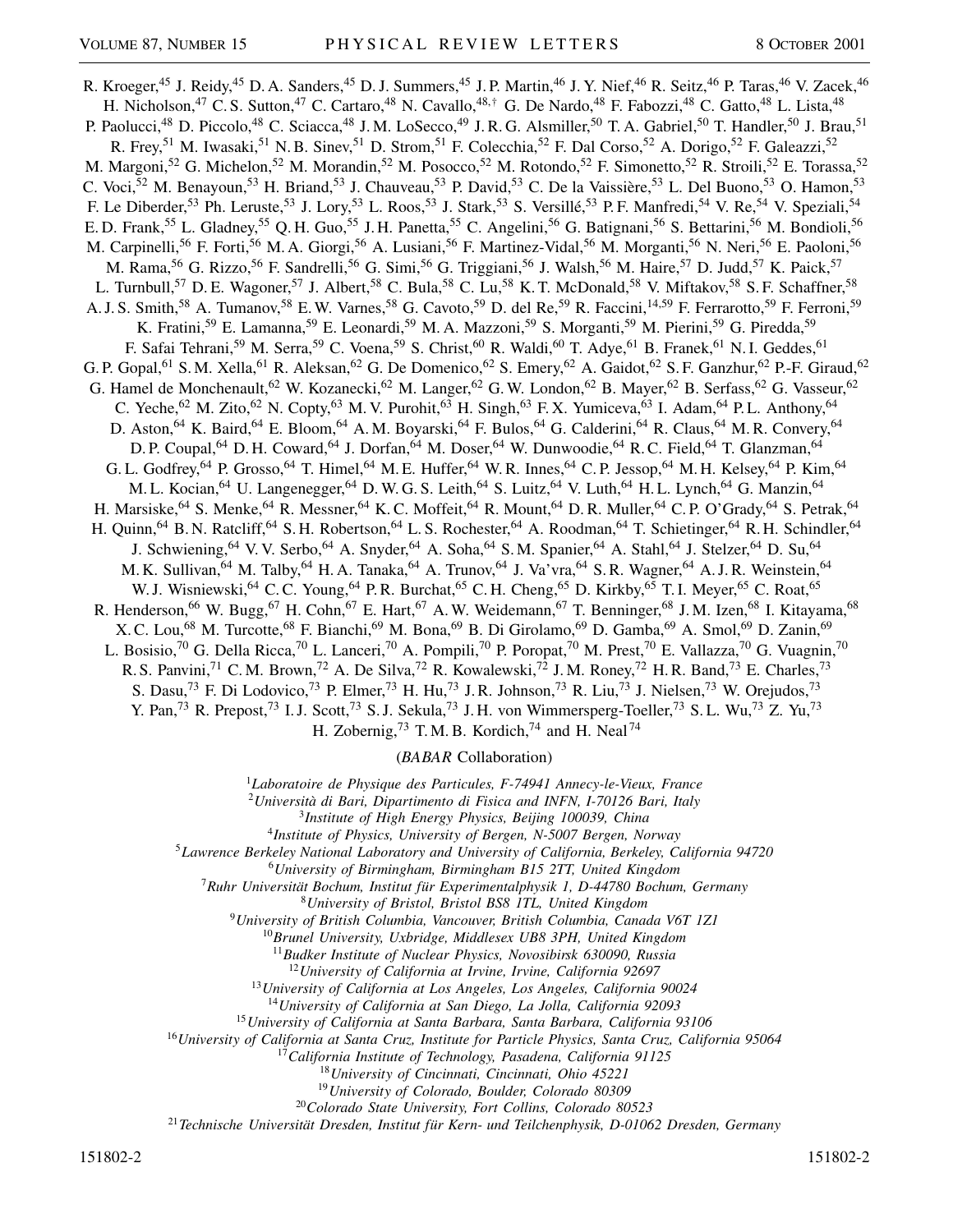*Ecole Polytechnique, F-91128 Palaiseau, France*

*University of Edinburgh, Edinburgh EH9 3JZ, United Kingdom*

*Elon College, Elon College, North Carolina 27244-2010*

*Università di Ferrara, Dipartimento di Fisica and INFN, I-44100 Ferrara, Italy*

*Florida A&M University, Tallahassee, Florida 32307*

*Laboratori Nazionali di Frascati dell'INFN, I-00044 Frascati, Italy*

*Università di Genova, Dipartimento di Fisica and INFN, I-16146 Genova, Italy*

*Harvard University, Cambridge, Massachusetts 02138*

*University of Iowa, Iowa City, Iowa 52242-3160*

*Iowa State University, Ames, Iowa 50011*

*Laboratoire de l'Accélérateur Linéaire, F-91898 Orsay, France*

*Lawrence Livermore National Laboratory, Livermore, California 94550*

*University of Liverpool, Liverpool L69 3BX, United Kingdom*

*University of London, Imperial College, London SW7 2BW, United Kingdom*

*Queen Mary, University of London, London E1 4NS, United Kingdom*

*University of London, Royal Holloway and Bedford New College, Egham, Surrey TW20 0EX, United Kingdom*

*University of Louisville, Louisville, Kentucky 40292*

*University of Manchester, Manchester M13 9PL, United Kingdom*

*University of Maryland, College Park, Maryland 20742*

*University of Massachusetts, Amherst, Massachusetts 01003*

*Massachusetts Institute of Technology, Laboratory for Nuclear Science, Cambridge, Massachusetts 02139*

*McGill University, Montréal, Québec, Canada H3A 2T8*

*Università di Milano, Dipartimento di Fisica and INFN, I-20133 Milano, Italy*

*University of Mississippi, University, Mississippi 38677*

*Université de Montréal, Laboratoire René J. A. Levesque, Montréal, Québec, Canada H3C 3J7*

*Mount Holyoke College, South Hadley, Massachusetts 01075*

*Università di Napoli Federico II, Dipartimento di Scienze Fisiche and INFN, I-80126 Napoli, Italy*

*University of Notre Dame, Notre Dame, Indiana 46556*

*Oak Ridge National Laboratory, Oak Ridge, Tennessee 37831*

*University of Oregon, Eugene, Oregon 97403*

*Università di Padova, Dipartmento di Fisica and INFN, I-35131 Padova, Italy*

*Universités Paris VI et VII, LPNHE, F-75252 Paris, France*

*Università di Pavia, Dipartmento di Elettronica and INFN, I-27100 Pavia, Italy*

*University of Pennsylvania, Philadelphia, Pennsylvania 19104*

*Università di Pisa, Scuola Normale Superiore and INFN, I-56010 Pisa, Italy*

*Prairie View A&M University, Prairie View, Texas 77446*

*Princeton University, Princeton, New Jersey 08544*

*Università di Roma La Sapienza, Dipartimento di Fisica and INFN, I-00185 Roma, Italy*

*Universität Rostock, D-18051 Rostock, Germany*

*Rutherford Appleton Laboratory, Chilton, Didcot, Oxon OX11 0QX, United Kingdom*

*DAPNIA, Commissariat à l'Energie Atomique/Saclay, F-91191 Gif-sur-Yvette, France*

*University of South Carolina, Columbia, South Carolina 29208*

*Stanford Linear Accelerator Center, Stanford, California 94309*

*Stanford University, Stanford, California 94305-4060*

*TRIUMF, Vancouver, British Columbia, Canada V6T 2A3*

*University of Tennessee, Knoxville, Tennessee 37996*

*University of Texas at Dallas, Richardson, Texas 75083*

*Università di Torino, Dipartimento di Fisica Sperimentale and INFN, I-10125 Torino, Italy*

*Università di Trieste, Dipartimento di Fisica and INFN, I-34127 Trieste, Italy*

*Vanderbilt University, Nashville, Tennessee 37235*

*University of Victoria, Victoria, British Columbia, Canada V8W 3P6*

*University of Wisconsin, Madison, Wisconsin 53706*

*Yale University, New Haven, Connecticut 06511*

(Received 21 May 2001; published 24 September 2001)

We present measurements, based on a sample of approximately  $23 \times 10^6$   $\overline{BB}$  pairs, of the branching fractions and a search for *CP*-violating charge asymmetries in charmless hadronic decays of *B* mesons into two-body final states of kaons and pions. We find the branching fractions  $\mathcal{B}(B^0 \to \pi^+ \pi^-)$  $(4.1 \pm 1.0 \pm 0.7) \times 10^{-6}$ ,  $\mathcal{B}(B^0 \to K^+ \pi^-) = (16.7 \pm 1.6 \pm 1.3) \times 10^{-6}$ ,  $\mathcal{B}(B^+ \to K^+ \pi^0) =$  $(10.8^{+2.1}_{-1.9} \pm 1.0) \times 10^{-6}, \mathcal{B}(B^+ \to K^0 \pi^+) = (18.2^{+3.3}_{-3.0} \pm 2.0) \times 10^{-6}, \mathcal{B}(B^0 \to K^0 \pi^0) = (8.2^{+3.1}_{-2.7} \pm 1.0)$ 1.2)  $\times$  10<sup>-6</sup>. We also report 90% confidence level upper limits for *B* meson decays to the  $\pi^{+}\pi^{0}$ ,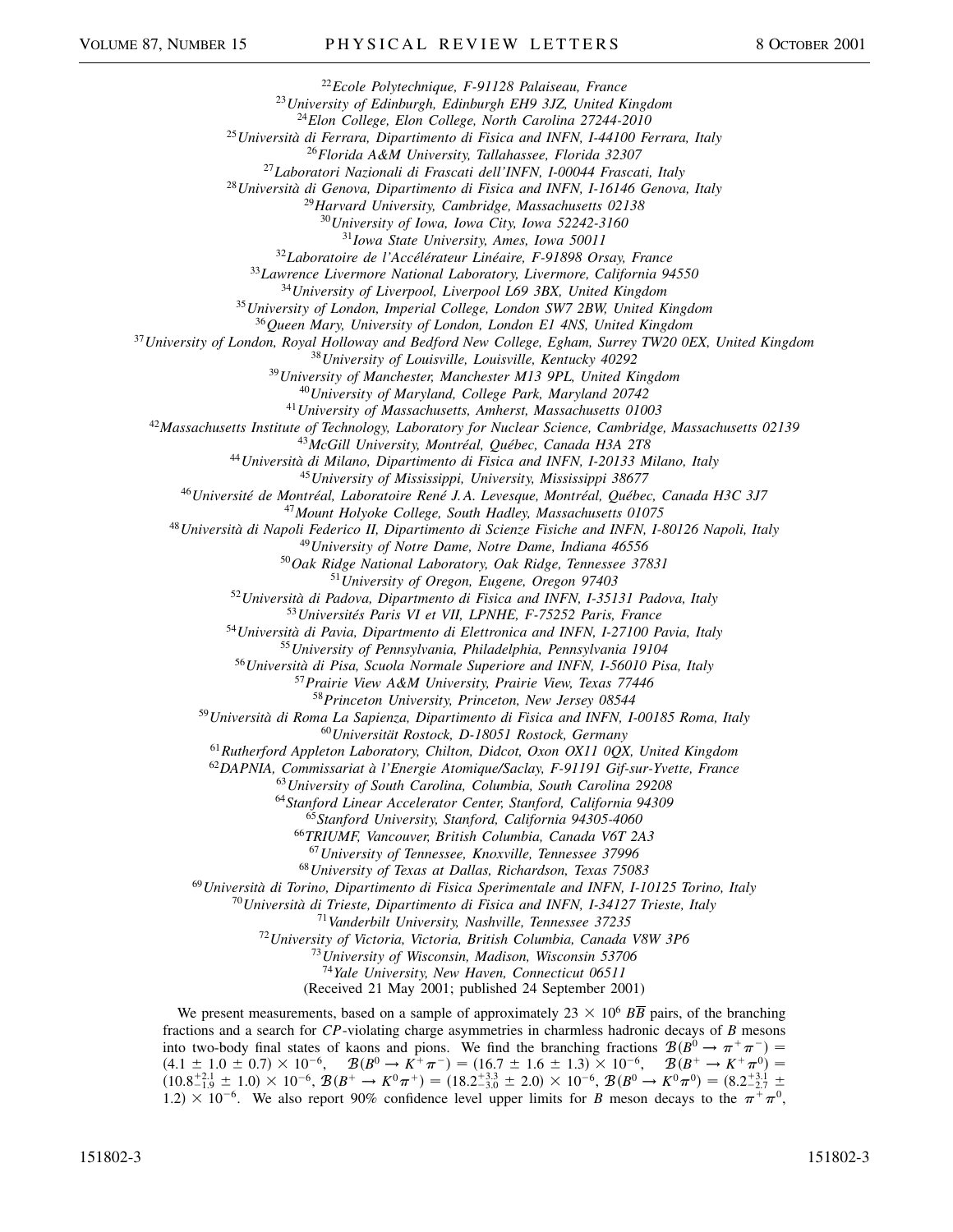$K^+K^-$ , and  $\overline{K}^0 K^+$  final states. In addition, charge asymmetries have been found to be consistent with zero, where the statistical precision is in the range of  $\pm 0.10$  to  $\pm 0.18$ , depending on the decay mode.

DOI: 10.1103/PhysRevLett.87.151802 PACS numbers: 13.25.Hw, 11.30.Er

The study of *B* meson decays into charmless hadronic final states plays an important role in the understanding of *CP* violation, which, in the standard model, is a consequence of the phase in the Cabibbo-Kobayashi-Maskawa (CKM) quark-mixing matrix [1]. Recently, the *BABAR* and Belle Collaborations published measurements [2,3] of the angle  $\beta$  of the CKM unitarity triangle from the study of *B* decays into final states containing charmonium. Measurements of the rates and charge asymmetries for *B* decays into the charmless final states  $\pi\pi$  and  $K\pi$  can be used to constrain the angles  $\alpha$  and  $\gamma$  [4] of the unitarity triangle.

In this Letter we present new measurements of the branching fractions for *B* meson decays to the charmless hadronic final states  $\pi^+\pi^-$ ,  $K^+\pi^-$ ,  $K^+\pi^0$ ,  $K^0\pi^+$ , and  $K^0\pi^0$  [5]. In addition, we search for charge asymmetries in the modes  $B^0 \to K^+\pi^-$ ,  $B^+ \to K^+\pi^0$ , and  $B^+ \to K^0 \pi^+$ . Measurements [6,7] of these decays were first reported by the CLEO Collaboration.

The data sample used in these analyses was collected with the *BABAR* detector [8] at the PEP-II  $e^+e^-$  collider at the Stanford Linear Accelerator Center. It corresponds to an integrated luminosity of 20.6  $fb^{-1}$  taken on the  $Y(4S)$  resonance ("on-resonance"), amounting to  $(22.57 \pm 0.36) \times 10^6$  *BB* pairs, and 2.61 fb<sup>-1</sup> taken at a center-of-mass (CM) energy 40 MeV below the  $Y(4S)$ resonance ("off-resonance"), which are used for continuum background studies. The collider is operated with asymmetric beam energies, producing a boost ( $\beta \gamma = 0.56$ ) of the  $Y(4S)$  along the collision axis  $(z)$ . The boost increases the momentum range of two-body *B* decay products from a narrow distribution centered near  $2.6 \text{ GeV}/c$  to a broad distribution extending from 1.7 to 4.3  $GeV/c$ .

The *BABAR* detector is a spectrometer of charged and neutral particles and is described in detail in Ref. [8]. Charged particle (track) momenta are measured in a tracking system consisting of a 5-layer, double-sided, silicon vertex detector and a 40-layer drift chamber (DCH) filled with a gas mixture of helium (80%) and isobutane (20%), both operating within a 1.5 T superconducting solenoidal magnet. Photons are detected in an electromagnetic calorimeter (EMC) consisting of 6580 CsI(Tl) crystals. Charged hadron identification is based on the Cherenkov angle  $\theta_c$  measured by a unique, internally reflecting Cherenkov ring imaging detector (DIRC).

Hadronic events are selected based on track multiplicity and event topology. Backgrounds from nonhadronic events are reduced by requiring the ratio of Fox-Wolfram moments  $H_2/H_0$  [9] to be less than 0.95 and the sphericity [10] of the event to be greater than 0.01.

All tracks (except  $K_S^0$  decay products) are required to have a polar angle within the tracking fiducial region  $0.41 < \theta < 2.54$  rad and a Cherenkov measurement from the DIRC with a minimum of six photons above background, where the average is approximately 30 for both pions and kaons. The efficiency of requiring a  $\theta_c$  measurement is 91% per track, and 97% of such tracks satisfy the minimum photon requirement. We reject tracks with a  $\theta_c$  within 3 $\sigma$  of the expected value for a proton. Electrons are rejected based on specific ionization  $\left(\frac{dE}{dx}\right)$  in the DCH system, shower shape in the EMC, and the ratio of shower energy to track momentum.

Candidate  $K_S^0$  mesons are reconstructed from pairs of oppositely charged tracks that form a well-measured vertex and have an invariant mass within 3.5 $\sigma$  of the nominal  $K^0_{\rm S}$ mass [11]. The measured proper decay time of the  $K_S^0$ candidate is required to exceed 5 times its error.

Candidate  $\pi^0$  mesons are formed from pairs of photons with an invariant mass within 3 $\sigma$  of the nominal  $\pi^0$  mass. Photons are defined as showers in the EMC that have the expected lateral shape, are not matched to a track, and have a minimum energy of 30 MeV. The  $\pi^0$  candidates are then kinematically fitted with their mass constrained to the nominal  $\pi^0$  mass.

*B* meson candidates are reconstructed in four topologies:  $h+h^{\prime-}$ ,  $h^+\pi^0$ ,  $K_S^0h^+$ , and  $K_S^0\pi^0$ , where the symbols *h* and  $h'$  refer to  $\pi$  or *K*. The kinematic constraints provided by the  $Y(4S)$  initial state and relatively precise knowledge of the beam energies are exploited to efficiently identify *B* candidates. We define a beam-energy substituted mass *B* candidates. We define a beam-energy substituted mass<br> $m_{ES} = \sqrt{E_b^2 - \mathbf{p}_B^2}$ , where  $E_b = (s/2 + \mathbf{p}_i \cdot \mathbf{p}_B)/E_i$ ,  $\sqrt{s}$ and  $E_i$  are the total energies of the  $e^+e^-$  system in the CM and lab frames, respectively, and  $\mathbf{p}_i$  and  $\mathbf{p}_B$  are the momentum vectors in the lab frame of the  $e^+e^-$  system and the *B* candidate, respectively. To improve the resolution in modes containing  $\pi^0$  mesons, the *B* candidate is kinematically fitted with the energy constrained to the CM beam energy. For all modes, the  $m<sub>ES</sub>$  resolution is dominated by the beam energy spread and is approximately 2.5 MeV $/c^2$ . Candidates are selected in the range  $5.2 < m_{ES} < 5.3 \text{ GeV}/c^2$ .

We define an additional kinematic parameter  $\Delta E$  as the difference between the energy of the *B* candidate and half the energy of the  $e^+e^-$  system, computed in the CM system, where the pion mass is assumed for all charged decay products of the *B*. The  $\Delta E$  distribution is peaked near zero for modes with no charged kaons and shifted on average  $-45$  MeV ( $-91$  MeV) for modes with one (two) kaons, where the exact separation depends on the laboratory kaon momentum. For modes with no  $\pi^0$  mesons the  $\Delta E$  resolution is about 26 MeV; with  $\pi^0$  mesons the resolution is about 42 MeV and asymmetric due to underestimation of the  $\pi^0$  energy in the EMC. Candidates are accepted in the following  $\Delta E$  ranges (given in GeV):  $[-0.15, 0.15]$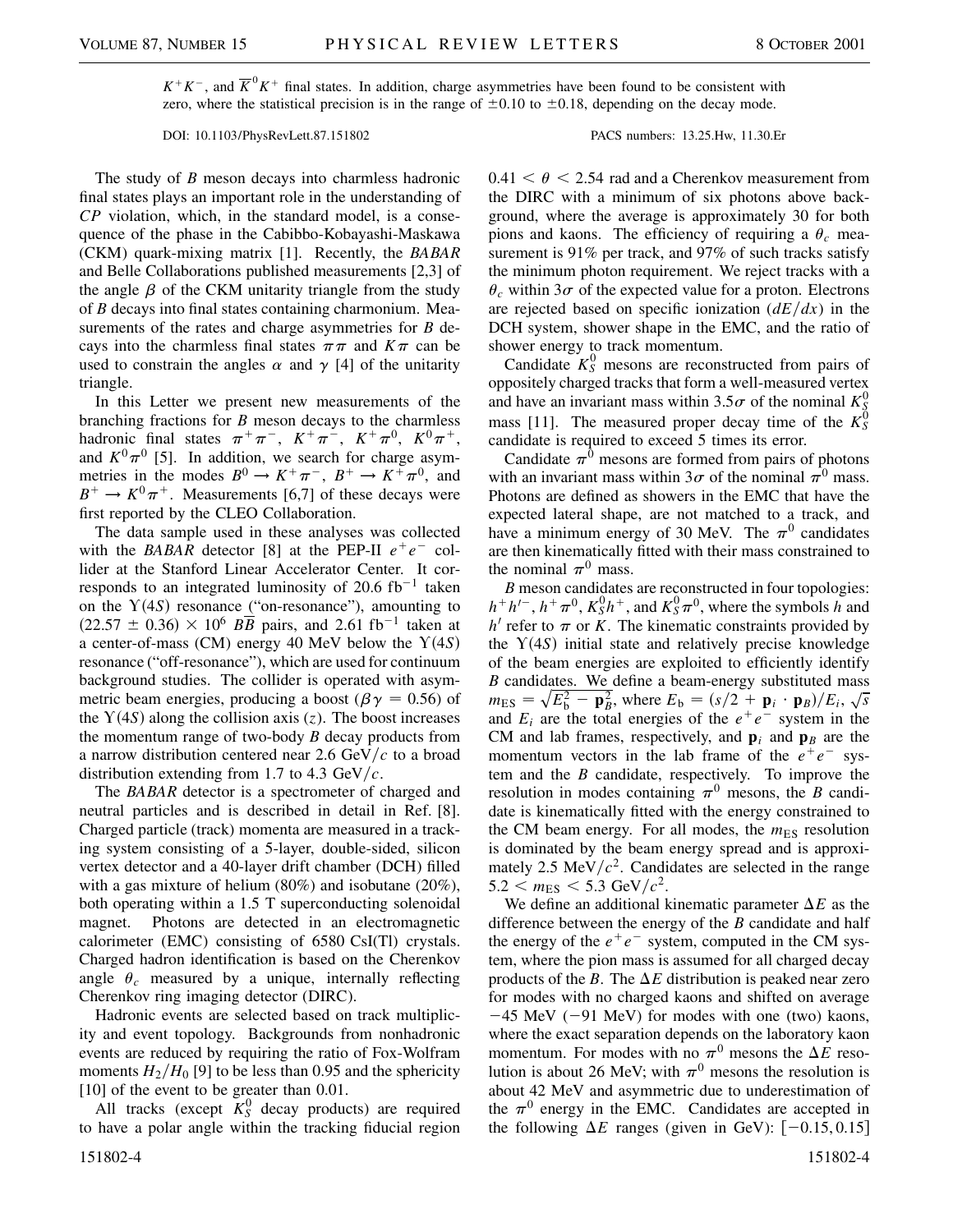

FIG. 1. (a) The distributions of the Fisher discriminant for Monte Carlo simulated  $B^0 \rightarrow h^+h'^-$  decays (histogram) and background events (points) in the  $m_{ES}$  sideband region 5.20  $<$  $m_{ES}$  < 5.27 GeV/ $c^2$ ; (b) the *K*- $\pi$  separation, in units of standard deviations, as a function of momentum, derived from the Cherenkov angle measurements of kaon and pion tracks in a  $D^{*+} \rightarrow D^0 \pi^+$  control sample, as described in the text.

 $(h^+h'^{-})$ ,  $[-0.2, 0.15]$   $(h^+\pi^0)$ ,  $[-0.115, 0.075]$   $(K_S^0h^+)$ , and  $[-0.2, 0.2]$   $(K_S^0 \pi^0)$ .

Detailed Monte Carlo simulation [12], off-resonance data, and events in on-resonance  $m_{ES}$  and  $\Delta E$  sideband regions are used to study backgrounds. The contribution due to other *B*-meson decays, both from  $b \rightarrow c$  and charmless decays, is found to be negligible. The largest background source is random combinations of tracks and neutrals produced in the  $e^+e^- \rightarrow q\overline{q}$  continuum (where  $q = u, d, s$ , or *c*). In the CM frame this background typically exhibits a two-jet structure in contrast to the spherically symmetric nature of  $Y(4S) \rightarrow B\overline{B}$  events.

We exploit this topology difference by making use of two event-shape quantities. The first variable is the angle  $\theta_S$  [10] between the sphericity axes of the *B* candidate and of the remaining tracks and photons in the event, computed in the CM frame. We require  $|\cos \theta_s|$  < 0.9, which rejects 66% of the background that remains at this stage of the analysis.

The second quantity is a Fisher discriminant  $\mathcal F$  constructed from the scalar sum of the CM momenta of all tracks and photons (excluding the *B* candidate decay products) flowing into nine concentric cones centered on the thrust axis of the *B* candidate. Each cone subtends an angle of  $10^{\circ}$  and is folded to combine the forward and backward intervals. Monte Carlo samples are used to obtain the values of the coefficients, which are chosen to maximize the statistical separation between signal and background events. The distributions of  $\mathcal F$  for Monte Carlo simulated  $B^0 \rightarrow h^+h'^-$  decays and background events in the  $m_{ES}$  sideband region  $5.20 < m_{ES} < 5.27$  GeV/ $c^2$  are displayed in Fig. 1(a).

The final reconstruction efficiencies range from 31% to 45%, depending on the mode. Table I shows the overall detection efficiencies, which include the branching fractions of  $K^0 \to K^0_S \to \pi^+ \pi^-$  and  $\pi^0 \to \gamma \gamma$  [11].

Signal yields are determined from an unbinned maximum likelihood fit that uses  $m_{ES}$ ,  $\Delta E$ ,  $\mathcal{F}$ , and  $\theta_c$  (where applicable). Separate fits are performed for each of the four topologies, where the likelihood for a given candidate *j* is obtained by summing the product of event yield *ni* and probability P*<sup>i</sup>* over all possible signal and background hypotheses  $i$ . The  $n_i$  are determined by maximizing the extended likelihood function  $\mathcal{L}$  :

$$
\mathcal{L} = \exp\left(-\sum_{i=1}^{M} n_i\right) \prod_{j=1}^{N} \left[\sum_{i=1}^{M} n_i \mathcal{P}_i(\vec{x}_j; \vec{\alpha}_i)\right].
$$
 (1)

The probabilities  $\mathcal{P}_i(\vec{x}_j; \vec{\alpha}_i)$  are evaluated as the product of probability density functions (PDFs) for each of the independent variables  $\vec{x}_j$ , given the set of parameters  $\vec{\alpha}_i$ . Monte Carlo simulation is used to validate the assumption that the fit variables are uncorrelated. The exponential factor in the likelihood accounts for Poisson fluctuations in the total number of observed events *N*. For the  $K^{\pm} \pi^{\mp}$ ,  $\pi^{\pm} \pi^0$ ,  $K^{\pm} \pi^0$ ,  $K^0_S \pi^{\pm}$ , and  $K^0_S K^{\pm}$  terms, the yields are rewritten in terms of the sum  $n_f + n_f$  and the asymmetry  $\mathcal{A} = (n_{\overline{f}} - n_f)/(n_{\overline{f}} + n_f)$ , where  $n_f$  ( $n_{\overline{f}}$ ) is the fitted number of events in the mode  $B \to f(\overline{B} \to \overline{f})$ . The numbers of events, *N*, entering the maximum likelihood fit for each topology are 16 032  $(h+h^{-})$ , 16 452  $(h^{+}\pi^{0})$ , 3623  $(K_S^0 h^+),$  and 1503  $(K_S^0 \pi^0).$ 

The parameters for background  $m_{ES}$  and  $\Delta E$  PDFs are determined from events in on-resonance  $\Delta E$  sideband regions. The signal  $m_{ES}$  and  $\Delta E$  PDF parameters

TABLE I. Summary of results for detection efficiencies  $(e)$ , fitted signal yields  $(N<sub>S</sub>)$ , statistical significances  $(S)$ , measured branching fractions (B), and charge asymmetries. The efficiencies include the branching fractions for  $K^0 \to K_S^0 \to \pi^+ \pi^-$  and  $\pi^0 \to \gamma \gamma$ . Equal branching fractions for  $\Upsilon(4S) \to B^0 \overline{B}^0$  and  $B^+ B^-$  are assumed. The 90% confidence level (C.L.) intervals for the charge asymmetries include the systematic uncertainties, which have been added in quadrature with the statistical errors.

| Mode                                   | $\varepsilon$ (%) | $N_{\rm S}$                                                             | $S(\sigma)$        | $B(10^{-6})$                                                                                                       | А                         | A 90% C.L.       |
|----------------------------------------|-------------------|-------------------------------------------------------------------------|--------------------|--------------------------------------------------------------------------------------------------------------------|---------------------------|------------------|
| $\pi^+\pi^-$<br>$K^+\pi^-$<br>$K^+K^-$ | 45<br>45<br>43    | $41 \pm 10 \pm 7$<br>$169 \pm 17 \pm 13$<br>$8.2^{+7.8}_{-6.4} \pm 3.5$ | 4.7<br>15.8<br>1.3 | $4.1 \pm 1.0 \pm 0.7$<br>$16.7 \pm 1.6 \pm 1.3$<br>$\langle 2.590\% \text{ C.L. } (0.85_{-0.66}^{+0.81} \pm 0.37)$ | $-0.19 \pm 0.10 \pm 0.03$ | $[-0.35, -0.03]$ |
| $\pi^+\pi^0$<br>$K^+\pi^0$             | 32<br>31          | $37 \pm 14 \pm 6$<br>$75 \pm 14 \pm 7$                                  | 3.4<br>8.0         | $\leq$ 9.6 90% C.L. $(5.1^{+2.0}_{-1.8} \pm 0.8)$<br>$10.8^{+2.1}_{-1.9} \pm 1.0$                                  | $0.00 \pm 0.18 \pm 0.04$  | $[-0.30, +0.30]$ |
| $\frac{K^0\pi^+}{K^0K^+}$              | 14<br>14          | $59^{+11}_{-10} \pm 6$<br>$-4.1_{-3.8}^{+4.5} \pm 2.3$                  | 9.8<br>$\cdots$    | $18.2_{-3.0}^{+3.3} \pm 2.0$<br><2.4 90% C.L. $(-1.3^{+1.4}_{-1.0} \pm 0.7)$                                       | $-0.21 \pm 0.18 \pm 0.03$ | $[-0.51, +0.09]$ |
| $K^0\pi^0$                             | 10                | $17.9^{+6.8}_{-5.8} \pm 1.9$                                            | 4.5                | $8.2_{-2.7}^{+3.1} \pm 1.2$                                                                                        |                           |                  |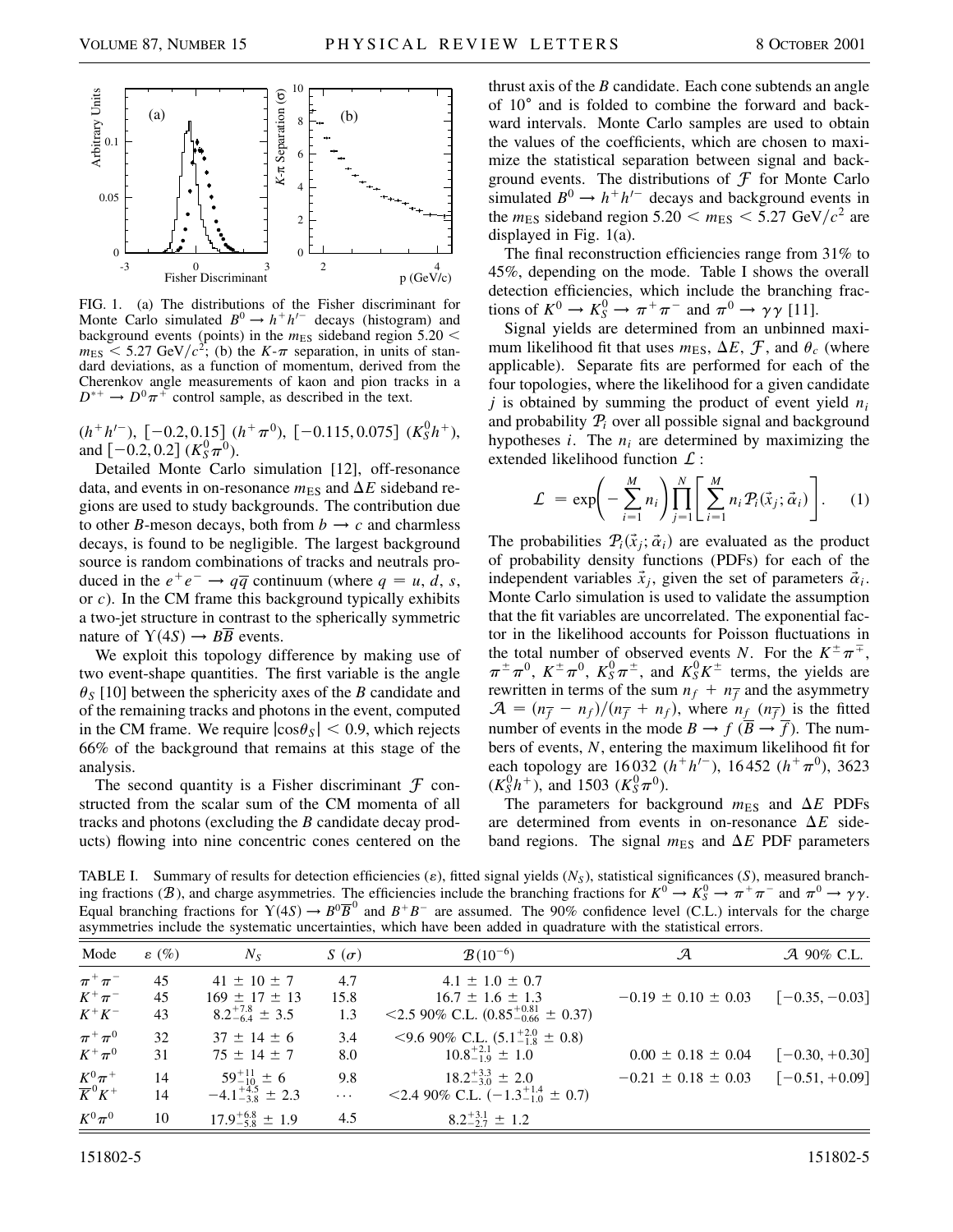are determined from fully reconstructed  $B^+ \to \overline{D}^0 \pi^+$ and  $B^+ \to \overline{D}^0 \rho^+$  ( $\rho^+ \to \pi^+ \pi^0$ ) decays. Events in onresonance  $m_{ES}$  sideband regions and Monte Carlo simulated signal decays are used to parametrize the Fisher discriminant PDFs for background and signal, respectively [see Fig. 1(a)]. Alternative parametrizations obtained from off-resonance data and Monte Carlo simulation are used as cross-checks and for determination of systematic uncertainties. The  $\theta_c$  PDFs are derived from kaon and pion tracks in the momentum range of interest from approximately 42 000  $D^{*+} \to D^0 \pi^+$  ( $D^0 \to K^- \pi^+$ ) decays. This control sample is used to parametrize the  $\theta_c$  resolution  $\sigma_{\theta_c}$  as a function of track polar angle. The resulting *K*- $\pi$  separation, defined as  $|\theta_c^K - \theta_c^{\pi}|/\sigma_{\theta_c}$ , where  $\theta_c^{\bar{K}}$  $(\theta_c^{\pi})$  is the expected Cherenkov angle for a kaon (pion), is shown as a function of momentum in Fig. 1(b).

The results of the fit are summarized in Table I, where the statistical error for each mode corresponds to a 68% confidence interval and is given by the change in signal yield  $n_i$  that corresponds to a  $-2 \ln \mathcal{L}$  increase of one unit. Signal significance is defined as the square root of the change in  $-2 \ln \mathcal{L}$  with the corresponding signal yield fixed to zero. For the three modes that have statistical significance less than  $4\sigma$  we report Bayesian 90% confidence level upper limits. In addition, for the purpose of combining with measurements from other experiments, we report the branching fractions corresponding to the fitted signal yields. The upper limit on the signal yield for mode *i* is given by the value of  $n_i^0$  for which  $\int_{0}^{n_i} L_{\text{max}} \, dn_i /$ <br> $\int_{0}^{\infty} C_{\text{max}} \, dm_i \to 0.00$ , where  $\int_{0}^{\infty}$  is the libelihood or a Hode *t* is given by the value of  $n_i$  for which  $f_0 \nightharpoonup_{\text{max}} \frac{dn_i}{f_0}$ <br> $\int_0^\infty \mathcal{L}_{\text{max}} dn_i = 0.90$ , where  $\mathcal{L}_{\text{max}}$  is the likelihood as a function of  $n_i$ , maximized with respect to the remaining fit parameters. Branching fraction upper limits are calculated by increasing the signal yield upper limit and reducing the efficiency by their respective systematic errors.

Figure 2 shows the distributions in  $m_{ES}$  and  $\Delta E$  for events passing the selection criteria, as well as requirements on likelihood ratios, which are used to increase the relative fraction of signal events of a given type. These likelihood ratios are defined for a given topology as  $R_{sig} = \sum_{s} n_s P_s / \sum_{i} n_i P_i$  and  $R_k = n_k P_k / \sum_{s} n_s P_s$ , where  $\sum_{s}$  denotes the sum over the probabilities for signal hypotheses only,  $\sum_i$  denotes the sum over all the probabilities (signal and background), and  $P_k$  denotes the probability for signal hypothesis *k*. These probabilities are constructed from all the PDFs except that describing the displayed variable. The likelihood fit projections, scaled by the relative efficiencies for the likelihood ratio requirements, are overlaid on each distribution.

Systematic uncertainties arise from imperfect knowledge of the PDF shapes, which affects both branching fraction and charge asymmetry measurements; uncertainties in the detection efficiencies; and potential charge bias in track reconstruction and particle identification.

The largest source of systematic error is due to uncertainty in the PDF shapes, except in  $B^+ \to K^+\pi^0$  where it is due to the 5% uncertainty on  $\pi^0$  reconstruction efficiency. Systematic errors due to PDF shapes are estimated



FIG. 2. The  $m_{ES}$  and  $\Delta E$  distributions for the various modes, using likelihood ratio requirements described in the text. The solid curves represent the fit predictions for both signal and background; the dashed curve represents the given signal mode only and the dotted curve represents other modes of the same topology.

either by varying the parameters within 1 standard deviation, or by substituting alternative parameter sets obtained from off-resonance data, or  $B^+ \to \overline{D}^0 \pi^+$  ( $\rho^+$ ) decays in the on-resonance sample. Systematic errors in the signal yields due to PDF uncertainties depend on decay mode as shown in Table I.

The  $D^{*+}$  control sample of kaon and pion tracks is used to estimate systematic uncertainties in the asymmetries arising from possible charge biases in the  $\theta_c$  quality requirements and from differences in  $\theta_c$  reconstruction for different charge species. From these studies we conservatively assign a systematic uncertainty of  $\pm 0.01$  on A for all modes. Charge asymmetries in the detector and track reconstruction chain are shown to be less than 0.005 with high statistics samples of charged tracks in multihadron events. We assign an overall systematic uncertainty of  $\pm 0.01$  on  $\mathcal A$  for possible charge-correlated biases in track reconstruction and particle identification. All measured background asymmetries are consistent with zero with